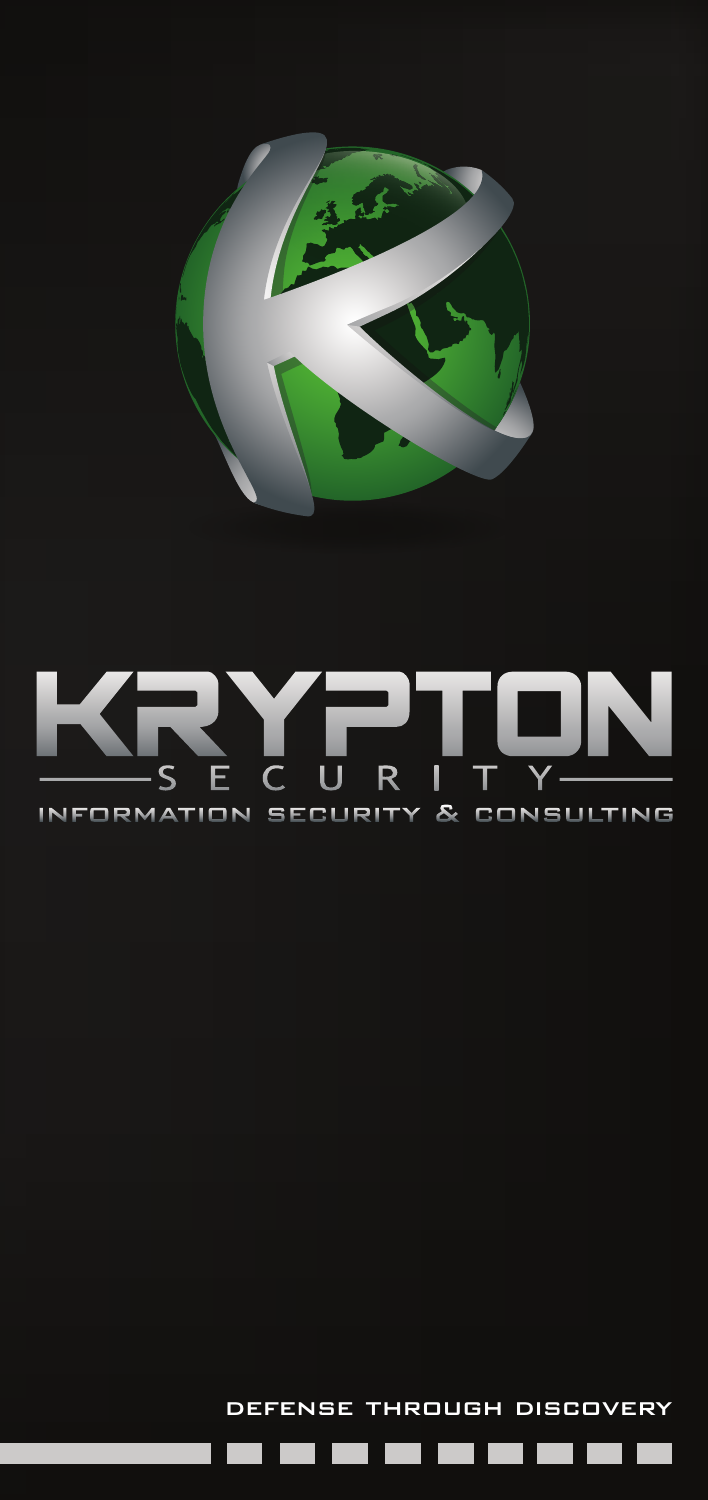# about krypton

krypton is an advisory and consulting services firm, specialized in the domain of information technology (it) and it-related security

krypton is a partnership amongst a set of talented and competent individuals, who are not only passionate about this domain and able to deliver outstanding results, but also are considered to be global experts, each in their field of specialization

krypton provides its clients with high quality solutions and value-added services, based on in-depth research, practical methodologies, and tools that are continuously enhanced in order to render the clients' environments more secure from intrusions and/or attacks, from internal or external sources - both digitally as well as physically

however, what makes krypton unique is its ability to provide services with regards to all aspects of it security, including: i) physical, ii) social engineering, iii) technical, and iv) business process consulting

## business context

it security and the protection of sensitive, confidential and critical data in an enterprise are no longer simply a technical issue to be dealt with by the it team of the company

more and more, due to the potential loss of client data and risk of fraud as well as financial losses, attention to security matters has become one of the most serious business issues on the agenda of executives and board **MEMBERS** 

according to gartner, through 2016, the financial impact of cyber-crime will grow 10% per year due to the discovery of new vulnerabilities

with the ever-expanding internet-based services, increased client touch-points and proliferation of devices on which transactions can be conducted by clients, including cloud computing, the number of possibilities through which an "attacker" can exploit vulnerabilities has increased dramatically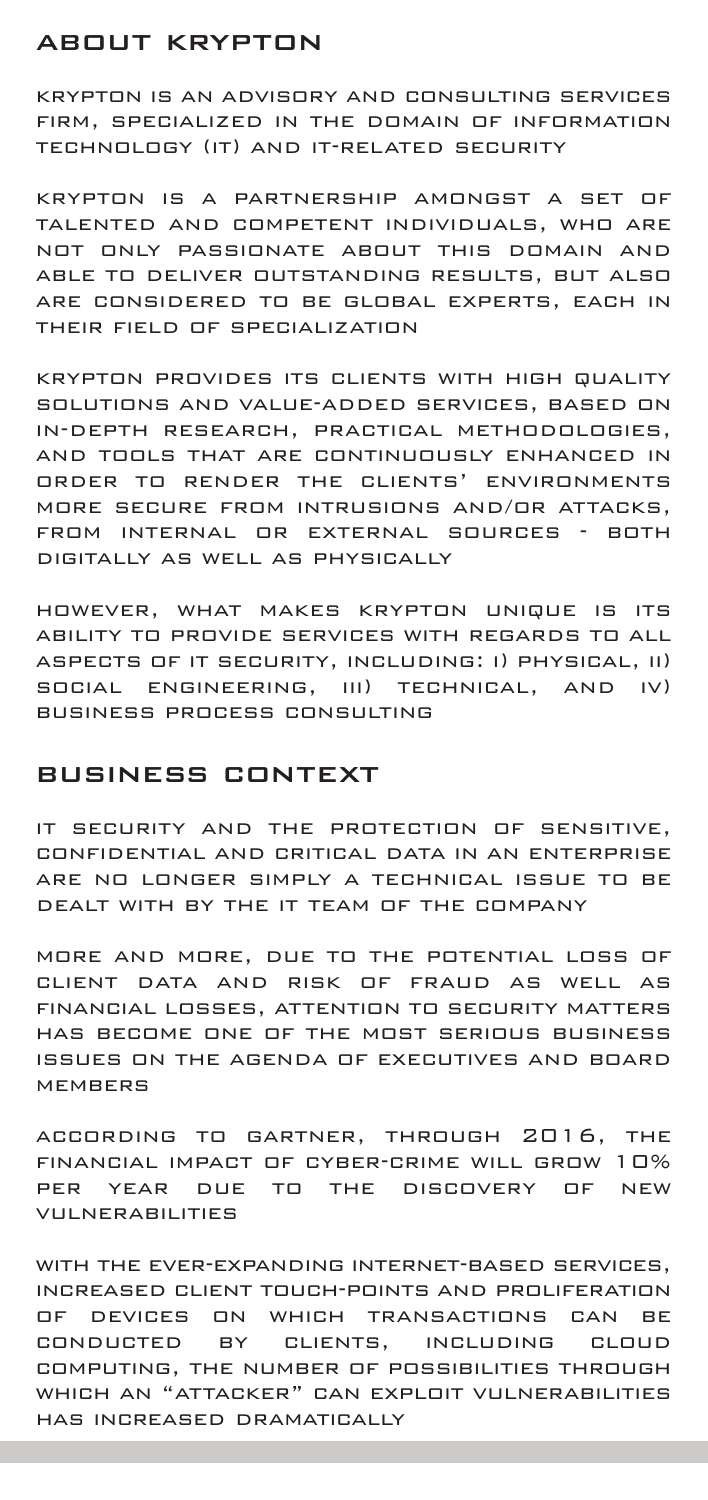as can be observed in the diagram below, according to cert (computer emergency response team) at carnegie mellon university, there were an estimated 45,000 catalogued vulnerability incidents recorded between 1995 and 2008. however recently and in only 2010 alone, there were close to 42,000 incidents, showing the rate at which technology-based incidents have increased



# **OBJECTIVES**

both physical and it security, combined, are becoming permanent features on the agenda of top management, concerned with the protection of their data as well as physical assets

clients engage krypton to perform not only a full assessment of their current environment, but also to assist in defining measures on an ongoing basis, to maintain the maximum level of possible protection

the objectives of an engagement with krypton would be to identify existing weaknesses, within both the it as well as physical infrastructure, and to elaborate appropriate recommendations related to the identified weaknesses in order to reach an acceptable level of residual risk, which is aligned with "state-of-the-art," at the time of the assignment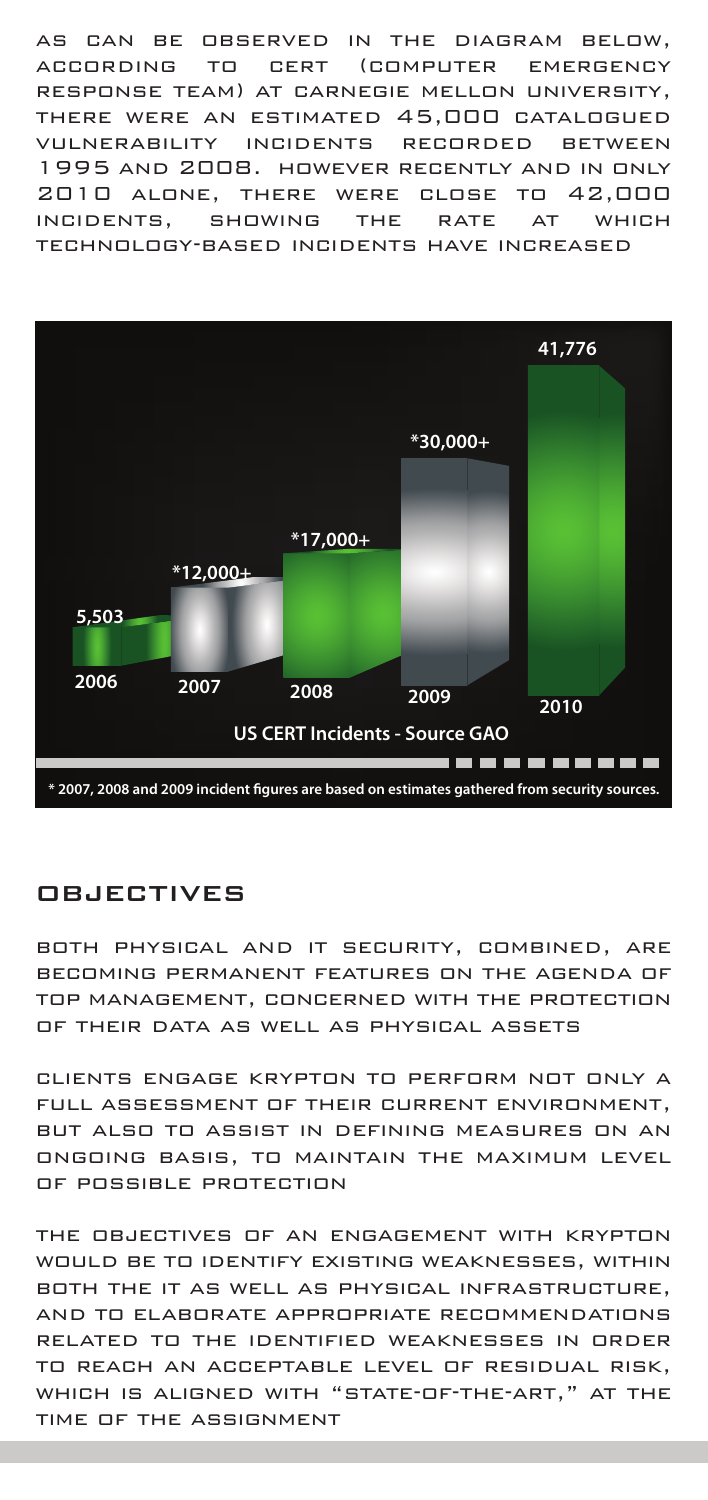# **BENEFITS**

there are business and technical benefits in engaging in an it security enhancement program with krypton

#### **BUSINESS**

- $\textcircled{\tiny{I}}$  increased protection of sensitive, confidential and critical data
- improved culture and awareness of Security risks by the management and the employees
- G establishment of a technical and physical risk management culture

#### technical

- G GAIN A BETTER UNDERSTANDING OF THE THREATS landscape
- O have a realistic view of the company's exposure to risk of fraud / compromise
- prioritize projects and remediation effort to quickly reduce the identified risks to an acceptable level
- G establish a more robust and resilient it infrastructure

#### approach

prevention being the best solution to the security dilemma, the following outlines krypton's suggested phased approach to establishing a sustainable it Security governance in the long term:



Time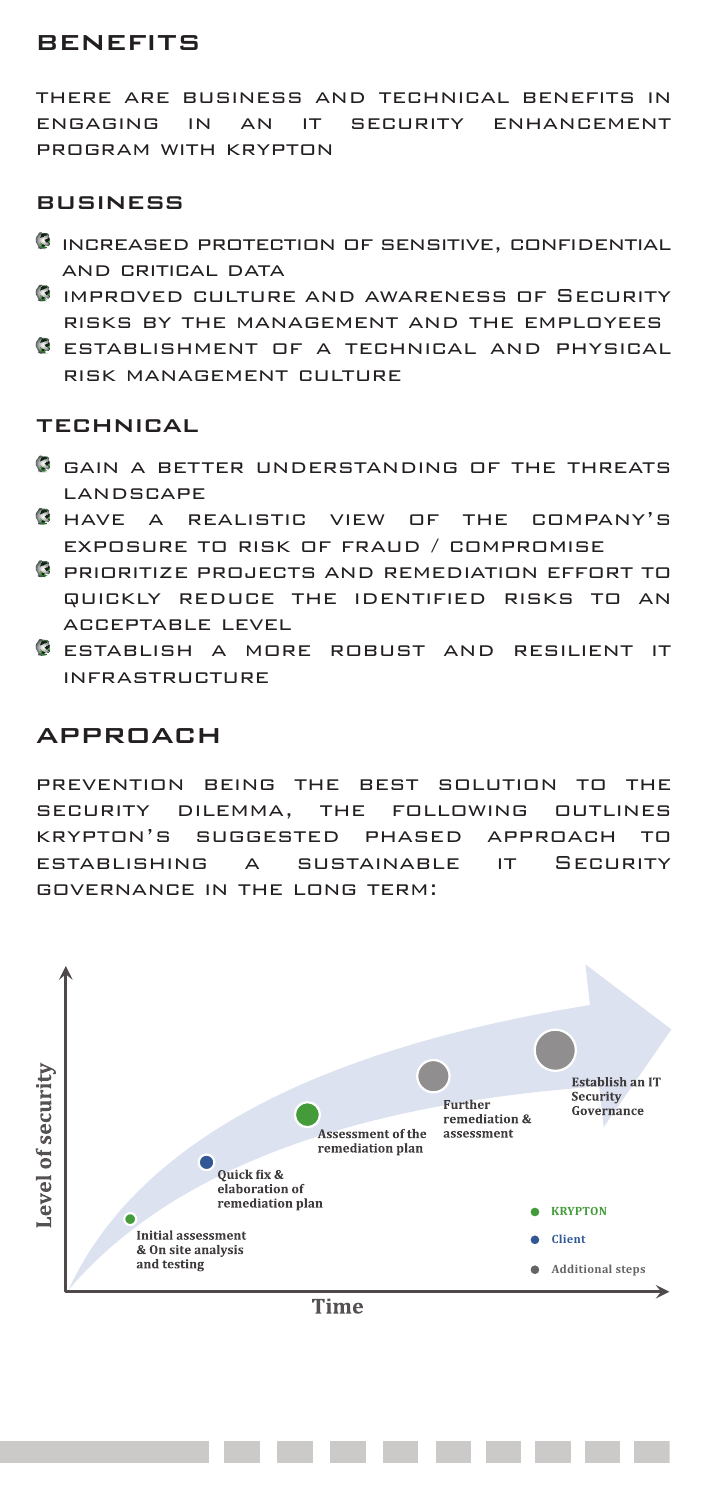## the krypton offerings includes the following set of services across industries

## assessment services

- **W** VULNERABILITY TESTING
- **PENETRATION TESTING**
- **B** NETWORK AND TELEPHONY SECURITY
- **[**WEB] APPLICATION TESTING
- **G** SOFTWARE CODE AUDIT / REVERSE ENGINEERING
- $\,$  PHYSICAL PENETRATION TESTING
- **G** FORENSICS INVESTIGATION
- **THREAT ANALYSIS**

#### compliance & certification

- payment card industry / data security standards
- $9$  iso  $27000$  series
- **C** COMPLIANCE WITH CENTRAL BANK CIRCULARS

#### remediation services

- **INFRASTRUCTURE PLANNING (SECURITY POINT-OF-VIEW)**
- **B** NETWORK AND TELEPHONY (ARCHITECTURE, Configuration)
- $\bullet$  infrastructure hardening (certification)
- **C** INCIDENT RESPONSE SERVICES

#### consulting services

- **G** IT SECURITY GOVERNANCE
- **I** IT SECURITY PROCESS
- $\textcircled{\textsf{s}}$  it security structure/organization
- **G** CRISIS MANAGEMENT
- **C** TRAINING
	- red team / blue team
	- security awareness
	- secure development

# krypton ongoing protection (kop)

- $\bullet$  copporate
- *D* PERSONAL

#### social engineering

# e-reputation management

# search engine & social media

optimization